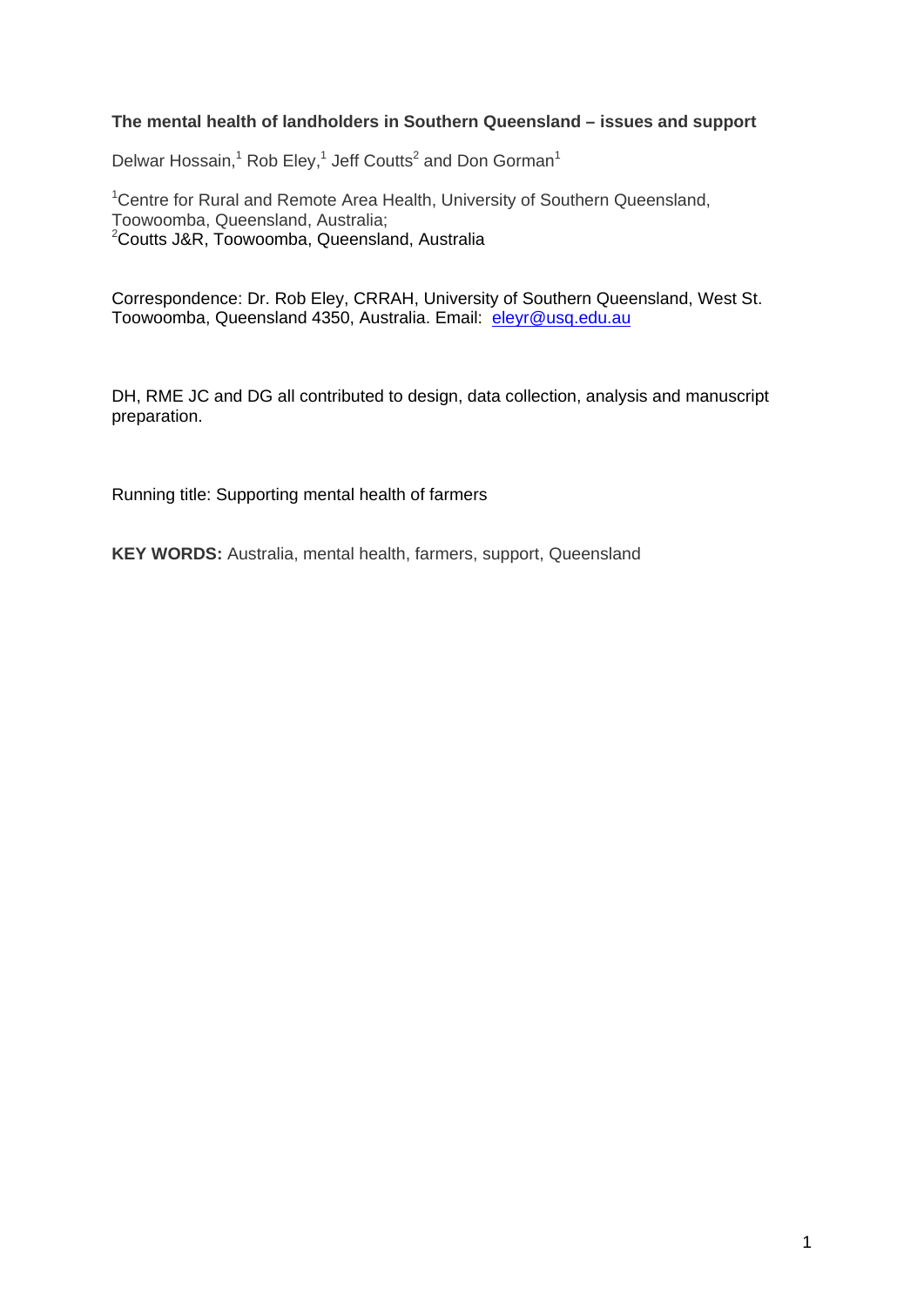## **ABSTRACT**

*[Objective:](http://rrh.deakin.edu.au/articles/showarticlenew.asp?ArticleID=266#intro#intro) To inform development of an initiative designed to support the mental wellbeing of rural landholders in Queensland.* 

*Design: Interactive focus groups.* 

#### *Setting: Rural and remote Queensland.*

*[Participants:](http://rrh.deakin.edu.au/articles/showarticlenew.asp?ArticleID=266#methods#methods) Representative of organisations and agencies dealing with rural landholders, rural landholders' themselves and health professionals.* 

*Main outcome measures: Factors contributing to the declining mental health of rural landholders. Recommendations for inclusion into mental health first aid programmes held for field officers.* 

*Results: Key areas identified to contribute to the decline in mental health of rural landholders were: isolation in its varying forms; the ongoing drought; increased government regulations; and widening of the schism between urban and rural Australians. The issues that affect rural landholders are recognised to have a 'knock-on' effect on the people that interact with them. In particular rural support organisations are concerned for the wellbeing of their staff, prompting some to begin to put protocols in place should their staff need mental health support. Additional mental health training of field officers that involves awareness, recognition, communication skills, understanding and empathy is perceived to be beneficial.* 

*Conclusion: Training of field officers was considered to be of benefit to the support of rural landholders. An understanding of the various and diverse issues that rural landholders face should be a fundamental component of that training.*

**KEY WORDS***: Mental health, farmers, extension agent, Queensland* 

## **What this paper adds**

#### **What is already known on the subject:**

- The mental health of rural landholders in Australia has declined in recent years.
- Extension agents and field officers who are often the first point of contact have few skills or resources to identify or support farmers who are depressed or at risk of self harm.

#### **What this study adds:**

- Identification of factors contributing to the decline in mental health as voiced by key stakeholders.
- Views and recommendations as to how training of extension workers can support the mental wellbeing of both landowners and the extension workers themselves.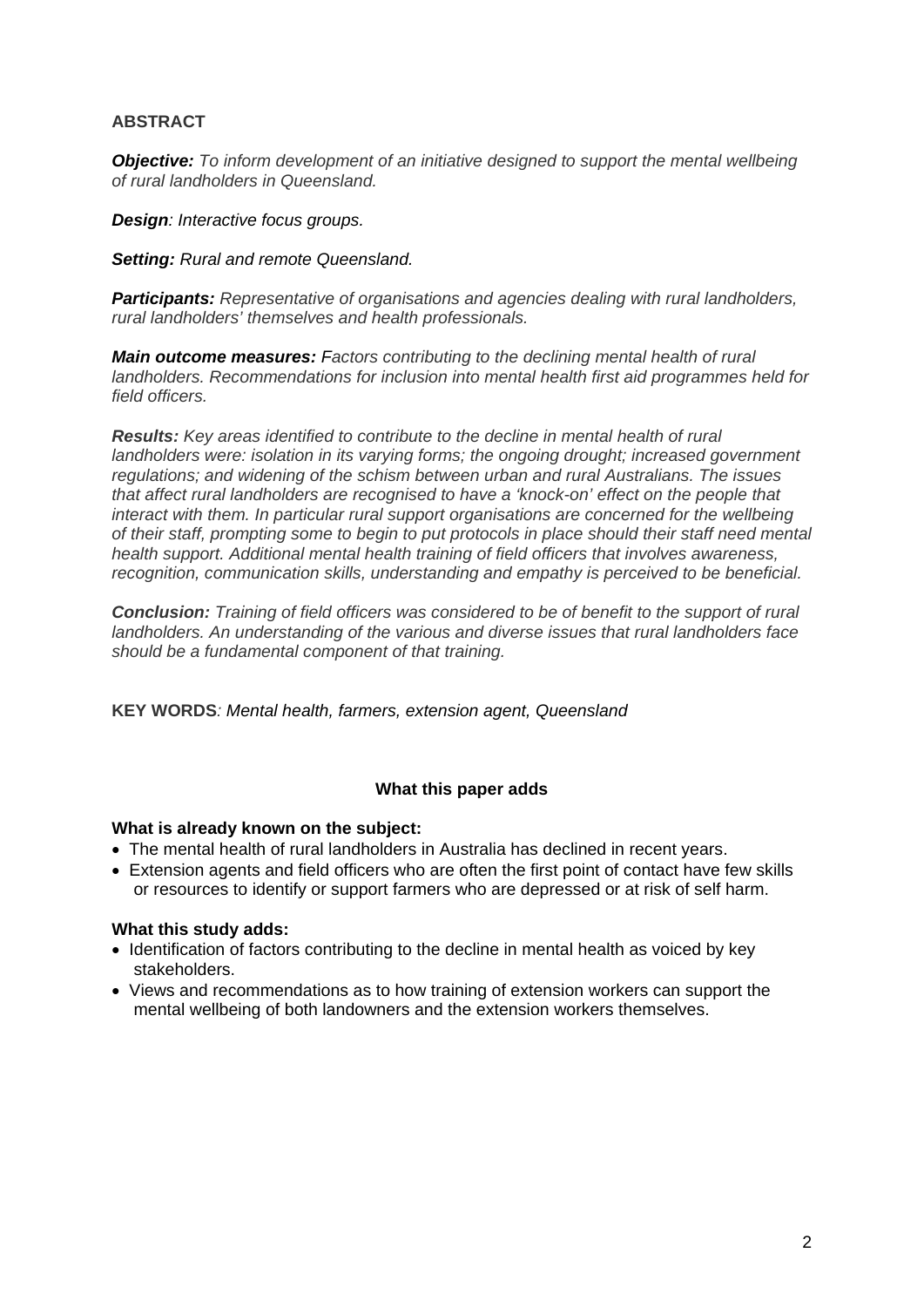# **Introduction**

The health of rural landholders is vitally important. That cohort is not only responsible for the productivity of the nation's agricultural industry but their wellbeing directly affects the entire social and economic future of agriculturally-dependant rural communities. The health of rural communities is lower than that of urban communities.<sup>1</sup> Cancer, heart disease, stress and suicide rates are higher. $<sup>2</sup>$  The national suicide prevention strategy identified rural</sup> communities as being at high risk. $3$  The vulnerability of farmers to stress have been documented<sup>4</sup> and authors of a recent review of literature concluded that the farming environment has a unique set of characteristics that are potentially hazardous to mental health.<sup>5</sup> Contributory factors to the stress upon farmers include production demands, financial uncertainty, weather patterns, long work hours, inter-generational relationships and an ageing population.<sup>6</sup>

Worrisome evidence is appearing for a recent and rapid decline in the mental wellbeing in farming communities in Australia and an increased incidence in suicide.<sup>7,8,9,10</sup> There is a need to initiate effective measures to identify people at risk and to address prevention, diagnosis, treatment and support of this vulnerable group. One initiative is the delivery of need-based mental health training directed at field officers who are involved in working with rural landholders. Service providers such as these are often the first port of call for emotional support and referral for farmers yet they are limited by their qualifications, skills and role.<sup>11</sup>

The initiative takes the form of ongoing training for field officers working in Southern Queensland using the Mental Health First Aid (MHFA) Kit<sup>12</sup> with the content modified as appropriate for the specific participants. Prior to the first training workshop a series of focus groups were held with key stakeholders to determine the most important issues related to mental health of landholders. Outcomes are presented in this paper and were used to plan and inform the training curriculum.

# **Method**

Three focus groups were held in July 2007 with representation from rural landholders ( $n=8$ ), rural organisations/agencies (n=4) and health professionals (n = 11). A facilitator initiated discussion around general questions designed to gain an insight into the participants' perceptions of the mental health issues affecting rural landholders and what measures they thought necessary to resolve these issues. Those questions asked for opinions on:

- current pressure on rural landholders and their families
- incidence and significance of mental health issues
- impact on extension and other staff
- initiatives to deal with mental health issues in rural communities and/or staff
- potential benefits and outcomes of training field staff

Participants were also asked for suggested course inclusions for mental health training. The MHFA trainers attended the workshops as observers.

Ethics approval for the study was given by the university Human Research and Ethics committee.

# **Results**

## **Current pressure on rural landholders and their families**

*Ongoing drought*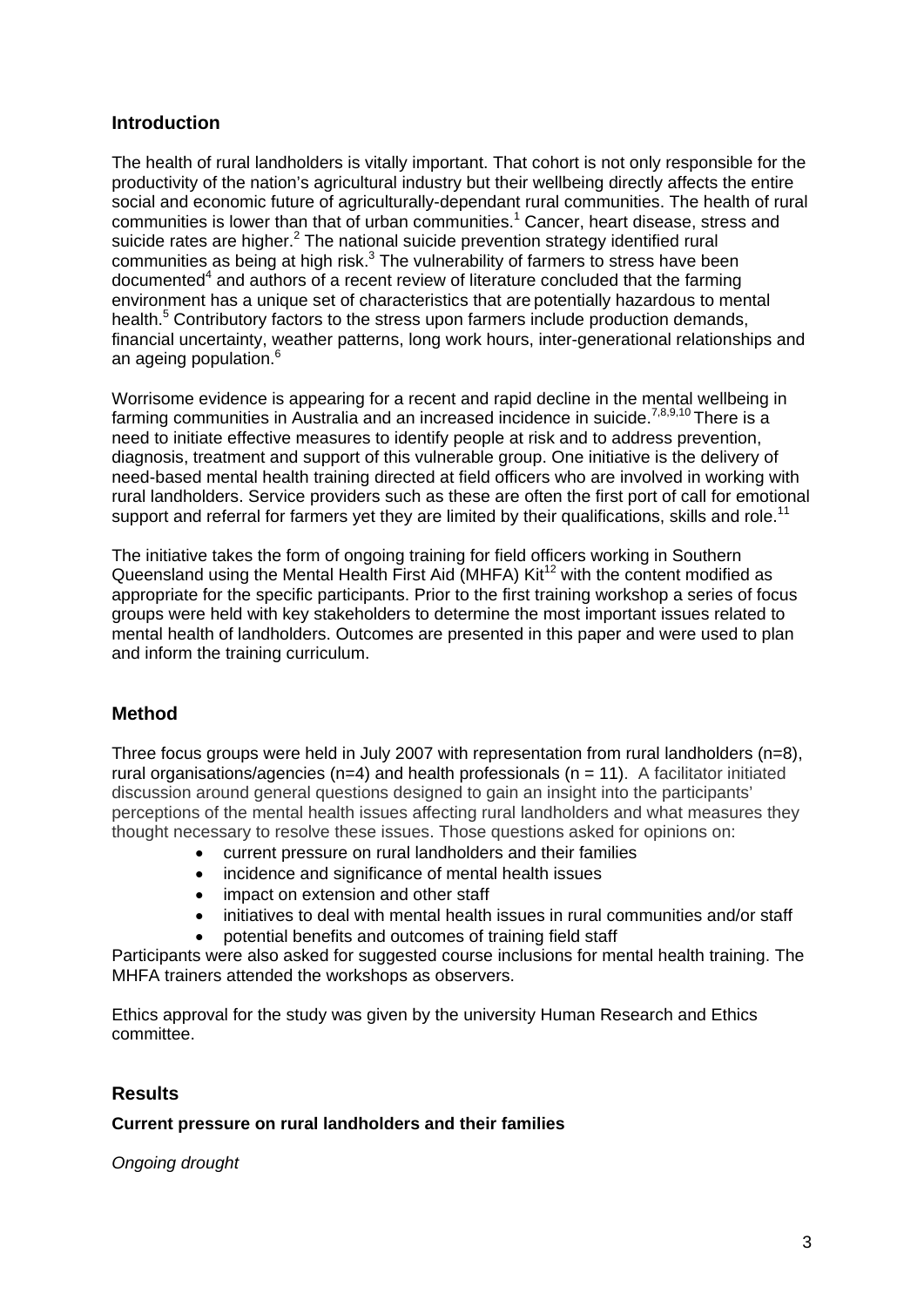Participants were unanimous that the ongoing drought was a major source of pressure for rural landholders and their families. They were however careful to point out that the drought was in addition to other pressures already being faced by the landholders. "*The length of the drought, that's become an economic problem for a lot of people".* Many of those affected were said to feel that there is no way out of their current financial difficulties. One health worker noted that "*there is increase in a sense of hopelessness"*.

#### *Isolation*

The changing social structure was emphasised by all groups. Rural communities are shrinking as residents move away for employment. On farms there are fewer and smaller families. Longer working hours and dwindling finances leave little time or resources for socialising. This isolation led to rural landholders feeling *"abandoned by the government, abandoned by society and we're now marginalised".* 

There was a general consensus that mental health is an issue for the whole community and key people should encourage whole communities to get involved to overcome the isolation. One participant offered "*a nice outcome would be people sort of start caring about individuals…developing those social community networks again that they've lost a little bit of".* Another individual described this sense of social networking as "*community connectedness"*.

### *Legislation and regulation*

Exacerbating this sense of isolation is the pressure brought on by increasing government legislation and regulation of the rural industries. All three focus groups agreed that this increasing imposition was an additional strain to rural landholders.

### *Aging farming community*

The aging farming community and the loss of "*older, experienced workers"* was of concern to organisations and land owners. This was seen to contribute to the *weakening social structure*. A related concern for all three groups was "*generational loyalty"*, "*succession"* or "*family tradition";* the convention where a property is inherited by the next generation in the family. For some, the young people have moved away and there is no one to leave the property to. For others the property has been running at a loss for so long, there's nothing left of any value to leave. This results in a "*perceived failure in their traditional role as farmer and provider"* and "*failing the family, themselves and previous generations"*.

#### *Resilience and stoicism*

Health workers also raised the traditions of resilience and stoicism common to farming men as an issue. This isolates farmers further and inhibits them from seeking help. As one health worker described "*farmers are restrained by ideas of manliness that you don't disclose your feelings and you just soldier on"*.

#### *Cost and competition for resources*

The rising costs of labour and supplies represent another burden. In rural Queensland other industries are having a huge impact on farming. In particular the mining industry with whom landowners cannot compete for labour.

## *Support*

The final key area was the perceived decline in support for rural landholders in general. What was referred to as "*enmity between city and rural"*. There was a sense that society, government and traditional agricultural agencies were no longer behind the rural landholders. "*People feel that they're being just not appreciated … not thought of and there's just this sort of a feeling of 'like the black dog'".*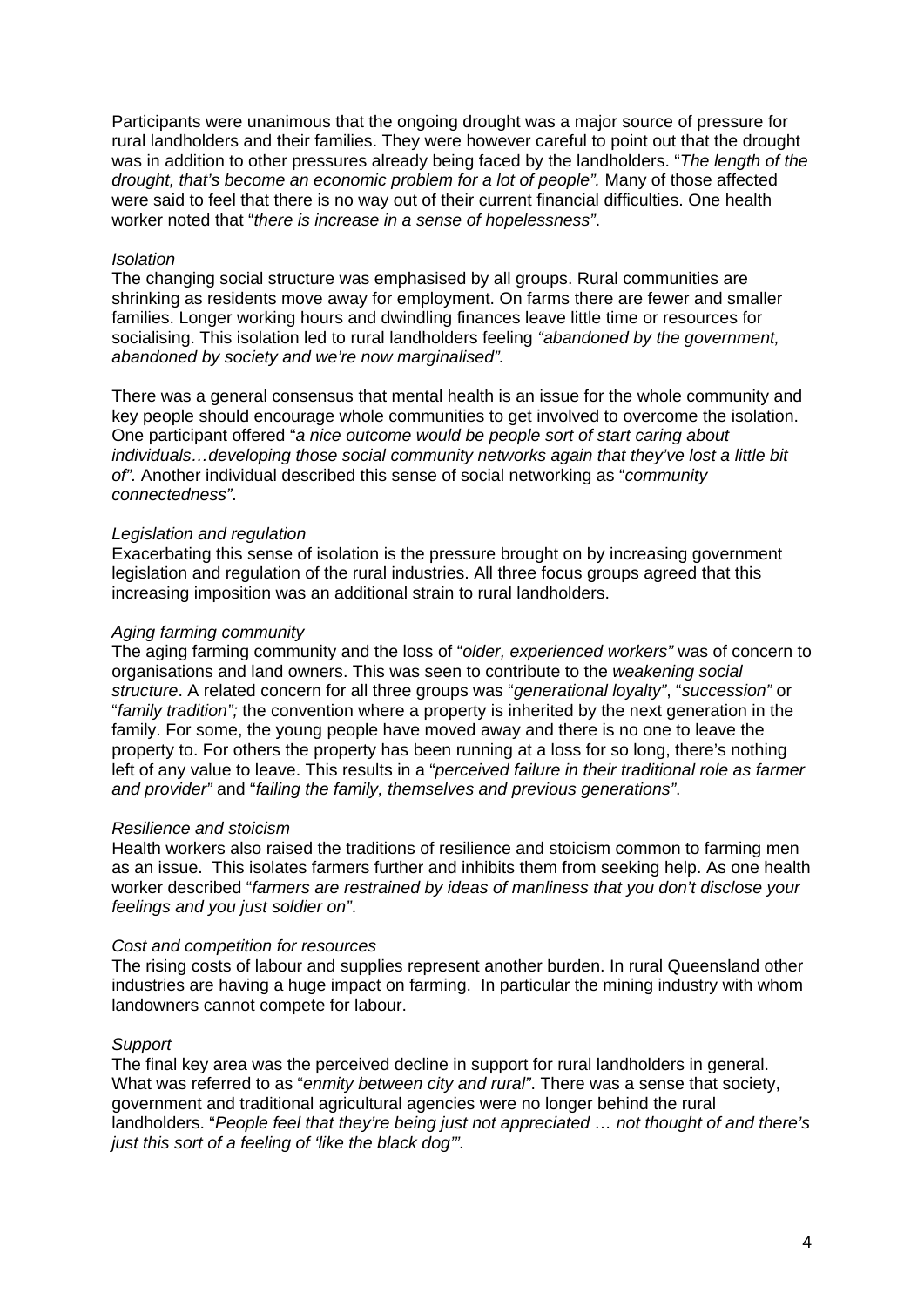Landholders were acutely aware of the decreasing numbers of field agents and noted that "*they're under contract… pressed for time…there's so few people and they've got to get returns".* One landholder saw extension officers as adding to stress "….*it's almost a 'them and us' and that they're actually against us"*. Members of other focus groups admitted that this may in part to be due to having younger less experienced staff dealing with farmers in difficult situations "….*it's way out of their league to be able to handle".*

### *Incidence and significance of mental health issues*

Anxiety, depression, suicide or suicidal thoughts were all mental health themes commonly raised by all focus groups. All three groups felt that mental health issues were increasing in prevalence. Landholders highlighted the difficulty in gauging the mental health of their peers. "E*ven those people that are really close, you don't know when someone's really depressed".*

All three focus groups said that social stigma was an obstacle to seeking help with a reluctance to seek help by the stereotypical strong farmer because "*they've got to save face and not be depressed because there is a stigma attached"*.

The health worker focus group spoke of seeing increased alcohol consumption, family dysfunction, anger and frustration and "*feeling that everything's out of their control"*. The group were concerned with the impact on the younger generations and they spoke of seeing more depression and anxiety in children and adolescents. "*All the family dysfunction, all the suicide, the alcohol, what are we going to see in mental health issues in children who are growing up in those families?".*

Exposure to affluent lifestyles and changing societal values was considered to have raised lifestyle expectations and increased the difficulty of coping with the daily struggle.

### *Impact on agency staff in contact with rural landholders and their families*

There was a strong view that the pressures facing rural landholders and their families were also impacting on field staff. It was suggested that the most directly affected field staff were the farm financial counsellors "who were *bearing the brunt of stress on a day-by-day basis".*  Health workers considered field staff to be in a *vulnerable position* and being "*vicariously traumatised*. ……*they're finding it really, really difficult…to deal with the stroppy client, the crying client, the person the same as their father bursting into tears and that sort of thing".* There was suggestion by the organisations that the use of sick leave may be reflective of the stress these staff members are under.

## *Initiatives to deal with mental health issues in rural communities and/or staff*

Health workers were the most aware of the numerous mental health initiatives available from both government and non-government agencies. However all participants were familiar with Beyond Blue, Lifeline and Men's Line. A problem was noted of "*people not quite knowing when they're at that point of needing help"*.

Landholders spoke from personal experience of being referred from person to person, and wished that they could speak to one person. Health workers were concerned that the rural doctor crisis meant that many areas operating with short term locums there was little opportunity for continuity in relationships.

#### *Potential benefits and outcomes of training field staff*

Some organisations already offer support to their staff including workshops, referral schemes and the availability of psychologists. However greater awareness of mental health issues among clientele was unanimously seen as a potential benefit of training field staff. The unified hope was that training would provide people with the ability to understand mental health issues and recognise symptoms as well as the skills to appropriately refer a person for more help.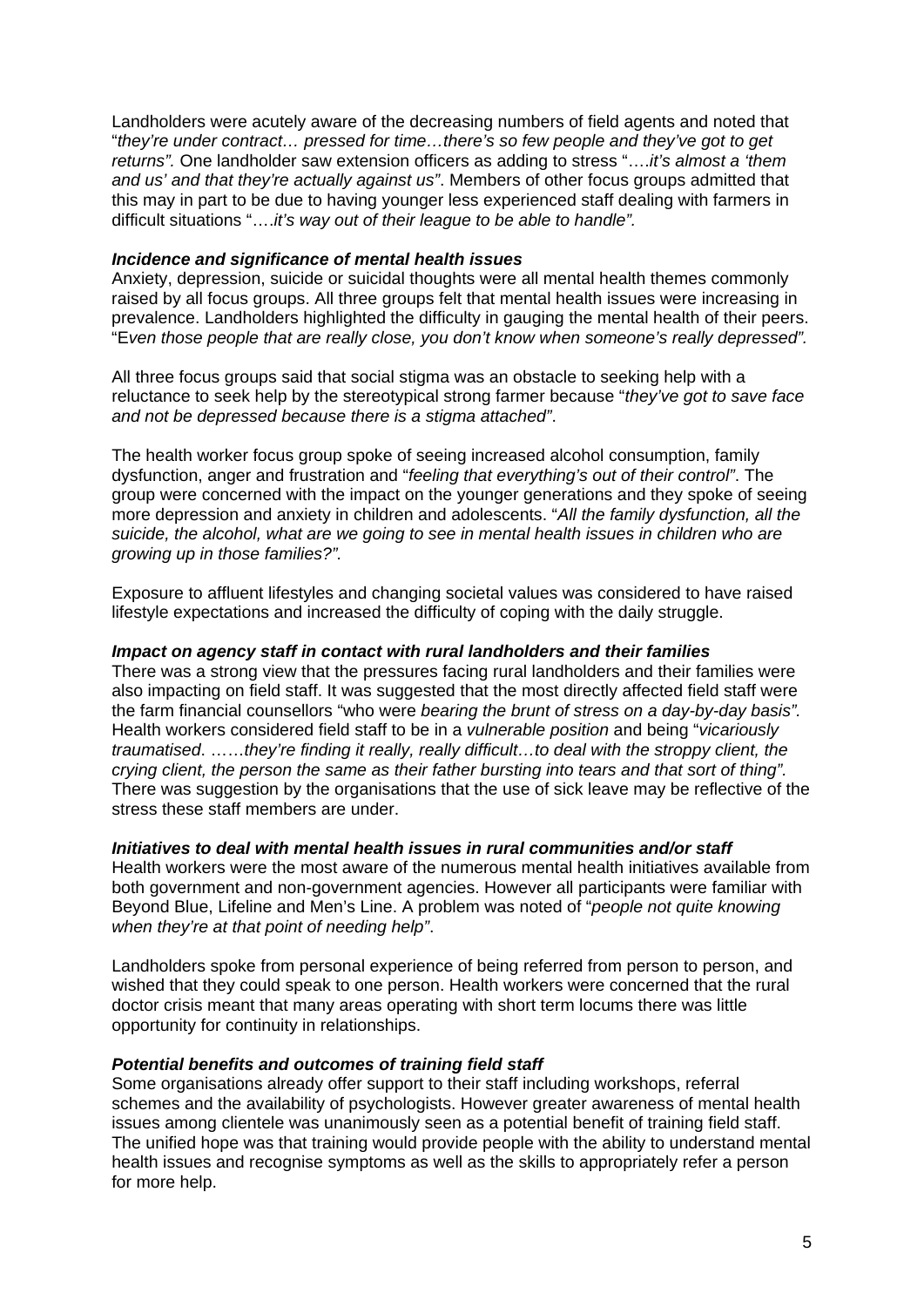Organisations and health workers both spoke about "*empowering"* or "*enabling* staff *to equip them to deal with bad endings"* as a potential outcome of training. It was important however that field staff know "*that they're not going to be responsible for fixing that person's mental health"*.

#### *Suggested course inclusions for mental health training*

It was agreed that a strong emphasis needs to be placed on communication skills in training. "*There needs to be a very big communication issue and openness and honesty. Just being aware that strong communication skills are a tool of their trade" and, "the ability to be able to talk to people"* were also voiced. Reassuring people about the benefits of seeking help required these skills.

Another persistent theme thought to be necessary in training was empathy and an understanding of the similarities and differences between rural and urban Australians. "*I think in any training that's given it would be important to promote … that rural Australia is really doing it tough. They need to be perhaps more sympathetic and empathetic with landowners – not this them and us feeling that is there".*

A possible inclusion was information about the links between drug and alcohol use and mental health. One landholder queried whether there ought to be some information on genetics and mental health, asking "*should there be some sort of emphasis put on the genetic side of it, like if your family has a genetic issue in their family with depression?".*

# **Discussion**

Landowners, health professionals and agency representatives all acknowledged the decline in mental health among landowners and the increase in suicide rates that has been reported widely. $9,13$ 

Headlines blame the drought,  $7,8,10$  however all participants were insistent that the drought merely exacerbates the situation. This is a very important issue as rainfall will not alleviate many of the factors responsible for the changing face of farming. Adequate water will not for example change the workforce crisis resulting from competition with the mining industry. Local, state and national governments must decide how important rural Australia is and adopt strategies to support farming regardless of rainfall.

Training of extension workers/field officers is just one of a number of initiatives in Southwest Queensland addressing mental health issues. Training of field officers was supported by the participants. This concurs with work of Fuller and Broadbent who acknowledged that local service providers can be the first port of call for emotional support and referral however were limited by their qualifications, skills and roles. $11$ 

Trainers of the MHFA who were present at all the focus groups now have the opportunity to consider the results and to adapt the training appropriately.

## **Acknowledgements**

The authors would like to acknowledge that financial support for this study was received through a Foster's Community Grant. We would like to thank all the focus group participants for their assistance in this study.